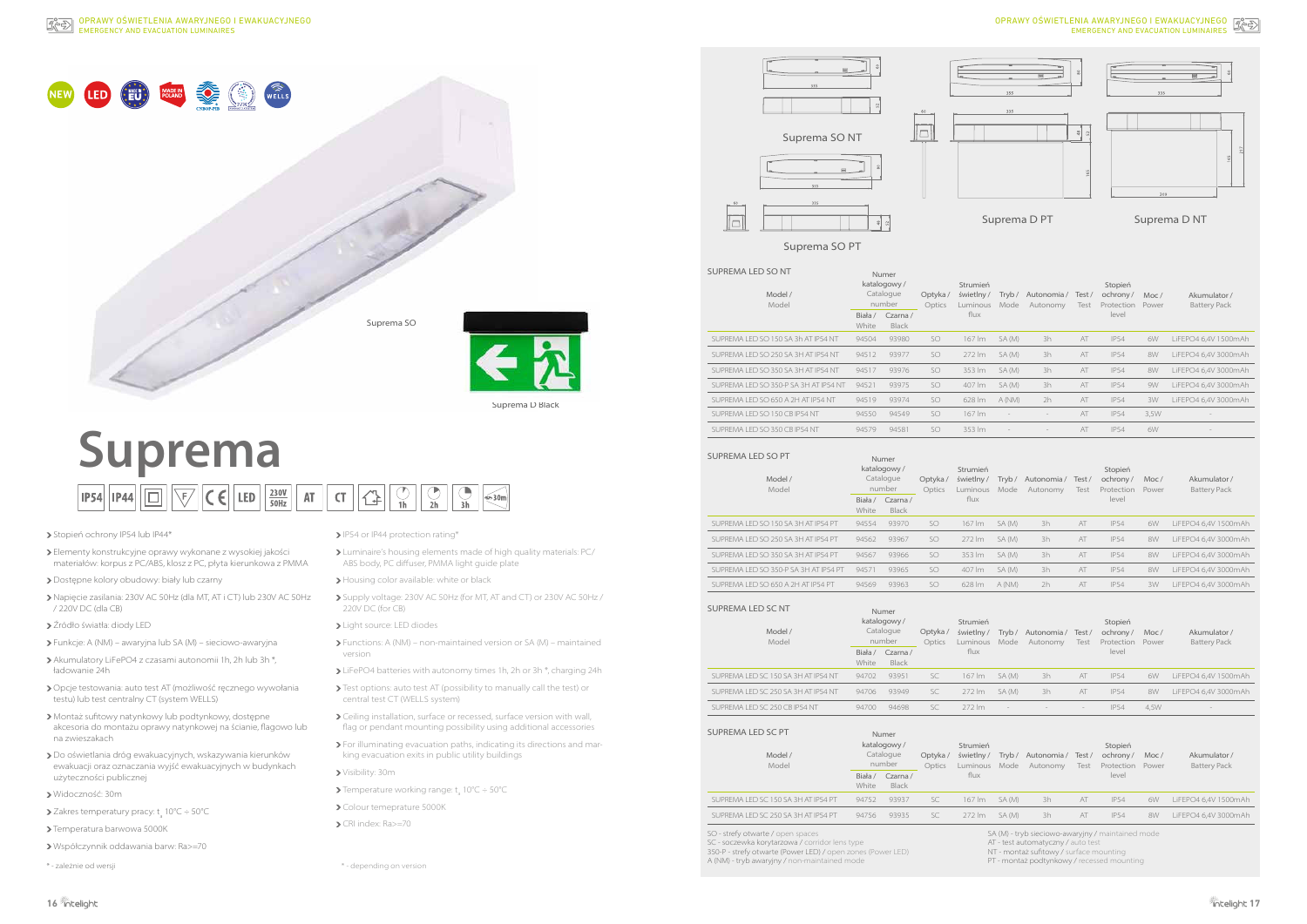**18 19**



SCH - soczewka korytarzowa do wysokich pomieszczeń / corridor lens type for high  $s$ 

A (NM) - tryb awaryjny / non-maintained mode

NT - montaż sufitowy / surface mounting

PT - montaż podtynkowy / recessed mounting

| <b>SUPREMA LED SOH NT</b><br>Model /<br>Model   | Numer<br>katalogowy/<br>Catalogue<br>number                        |                                             | Optyka/<br>Optics | Strumień<br>świetlny/<br>Luminous         | Tryb/<br>Mode            | Autonomia /<br>Autonomy            | Test/<br>Test | Stopień<br>ochrony/<br>Protection          | Moc/<br>Power | Akumulator /<br><b>Battery Pack</b> |
|-------------------------------------------------|--------------------------------------------------------------------|---------------------------------------------|-------------------|-------------------------------------------|--------------------------|------------------------------------|---------------|--------------------------------------------|---------------|-------------------------------------|
|                                                 | Biała /<br>White                                                   | Czarna /<br><b>Black</b>                    |                   | flux                                      |                          |                                    |               | level                                      |               |                                     |
| SUPREMA LED SOH 250 A 3H AT IP54 NT             | 94523                                                              | 93954                                       | SOH               | 320 lm                                    | A (NM)                   | 3h                                 | AT            | <b>IP54</b>                                | 3W            | LiFEPO4 6,4V 3000mAh                |
| SUPREMA LED SOH 400 A 2H AT IP54 NT             | 94525                                                              | 93953                                       | SOH               | 505 lm                                    | A (NM)                   | 2h                                 | AT            | <b>IP54</b>                                | 3W            | LiFEPO4 6,4V 3000mAh                |
| SUPREMA LED SOH 400 CB IP54 NT                  | 94580                                                              | 94582                                       | SOH               | 505 lm                                    | $\overline{\phantom{a}}$ | $\overline{\phantom{a}}$           | $\sim$        | <b>IP54</b>                                | 6W            |                                     |
| SUPREMA LED SOH PT<br>Model /<br>Model          | Numer<br>katalogowy/<br>Catalogue<br>number<br>Czarna /<br>Biała / |                                             | Optyka/<br>Optics | Strumień<br>świetlny/<br>Luminous<br>flux | Tryb/<br>Mode            | Autonomia /<br>Autonomy            | Test/<br>Test | Stopień<br>ochrony/<br>Protection<br>level | Moc/<br>Power | Akumulator /<br><b>Battery Pack</b> |
|                                                 | White                                                              | <b>Black</b>                                |                   |                                           |                          |                                    |               |                                            |               |                                     |
| SUPREMA LED SOH 250 A 3H AT IP54 PT             | 94573                                                              | 93941                                       | SOH               | 320 lm                                    | A (NM)                   | 3h                                 | AT            | <b>IP54</b>                                | 3W            | LiFEPO4 6,4V 3000mAh                |
| SUPREMA LED SOH 400 A 2H AT IP54 PT             | 94575                                                              | 93940                                       | SOH               | 505 lm                                    | A (NM)                   | 2h                                 | AT            | <b>IP54</b>                                | 3W            | LiFEPO4 6,4V 3000mAh                |
| SUPREMA LED SCH NT<br>Model /<br>Model          | Numer<br>katalogowy/<br>Catalogue<br>number                        |                                             | Optyka/<br>Optics | Strumień<br>świetlny/<br>Luminous         | Tryb/<br>Mode            | Autonomia /<br>Autonomy            | Test/<br>Test | Stopień<br>ochrony/<br>Protection          | Moc/<br>Power | Akumulator /<br><b>Battery Pack</b> |
|                                                 | Biała /<br>White                                                   | Czarna/<br>Black                            |                   | flux                                      |                          |                                    |               | level                                      |               |                                     |
| SUPREMA LED SCH 350 A 3H AT IP54 NT             | 94717                                                              | 93948                                       | SCH               | 424 lm                                    | A (NM)                   | 3h                                 | AT            | <b>IP54</b>                                | 3W            | LiFEPO4 6,4V 3000mAh                |
| SUPREMA LED SCH 350 CB IP54 NT                  | 94699                                                              | 94696                                       | SCH               | 424 lm                                    |                          |                                    |               | <b>IP54</b>                                | 6W            |                                     |
| SUPREMA LED SCH PT<br>Model /<br>Model          |                                                                    | Numer<br>katalogowy/<br>Catalogue<br>number | Optyka/<br>Optics | Strumień<br>świetlny/<br>Luminous         | Tryb/<br>Mode            | Autonomia /<br>Autonomy            | Test/<br>Test | Stopień<br>ochrony/<br>Protection          | Moc/<br>Power | Akumulator /<br><b>Battery Pack</b> |
|                                                 | Biała /<br>White                                                   | Czarna /<br><b>Black</b>                    |                   | flux                                      |                          |                                    |               | level                                      |               |                                     |
| SUPREMA LED SCH 350 A 3H AT IP54 PT             | 94767                                                              | 93934                                       | SCH               | 424 lm                                    | A (NM)                   | 3h                                 | AT            | <b>IP54</b>                                | 3W            | LiFEPO4 6,4V 3000mAh                |
| SOH - strefy otwarte wysokie / open spaces high |                                                                    |                                             |                   |                                           |                          | AT - test automatyczny / auto test |               |                                            |               |                                     |

SUPREMA LED SCHA NT SUPREMA LED SCHA PT Biała / Czarna / White Black SUPREMA LED SCA 150 SA 3H AT IP54 PT 94760 93930 SCA 167 lm SUPREMA LED SCA 250 SA 3H AT IP54 PT 94764 93928 SCA 280 lm Model / Model Numer katalogowy / Catalogue number Optyka / świetlny / Optics Luminous Biała / Czarna / White Black SUPREMA LED SCHA 250 A 3H AT IP54 NT 94719 93947 SCHA 297 lm SUPREMA LED SCHA 400 A 2H AT IP54 NT 94721 93946 SCHA 459 lm Model / Model Numer katalogowy / Catalogue number Optyka / świetlny / Optics Luminous Biała / Czarna / White Black SUPREMA LED SCHA 250 A 3H AT IP54 PT 94769 93933 SCHA 297 lm

SCHA - soczewka korytarzowa do wysokich pomieszczeń, asymetryczna / corridor lens type for high spaces, asymet

# TABELA ODSTĘPÓW DLA PŁASKICH DRÓG EWAKUACYJNYCH / SPACING TABLE FOR FLAT EVACUATION ROUTES

| SUPREMA LED SO 150                                |     |         |               |     | SUPREMA LED SO 250                                |     |     |     |     |
|---------------------------------------------------|-----|---------|---------------|-----|---------------------------------------------------|-----|-----|-----|-----|
| Wysokość montażu (m) /<br>Installation height (m) |     |         | $\Rightarrow$ |     | Wysokość montażu (m) /<br>Installation height (m) |     |     |     |     |
| 2,5                                               |     | 7.7     | 8             | 3.2 | 2.5                                               | 3.7 | 8,6 | 9,2 | 3,7 |
|                                                   | 3.2 | 8.2     | 8,6           | 3.2 |                                                   | 3.9 | 9,7 | 9.9 | 3,9 |
|                                                   | 3,1 | $\circ$ | 9.3           | 3.2 | $\Delta$                                          | 4.1 |     |     | 4.  |
|                                                   |     |         |               |     |                                                   |     |     |     |     |

| UPREMA LED SO 350 |  |
|-------------------|--|
|                   |  |

Wys I<sub>ns</sub>

| Wysokość montażu (m) /<br>Installation height (m) |        |      |  |
|---------------------------------------------------|--------|------|--|
| 2.5                                               |        | 1()1 |  |
|                                                   | 9.6    |      |  |
|                                                   | $\sim$ | 1つ 3 |  |

 $\frac{1}{2}$ 

# SUPREMA LED SOH 400 SUPREMA LED SO 650

| okość montażu (m) /<br>tallation height (m) |     |      |      |               |
|---------------------------------------------|-----|------|------|---------------|
| 2.5                                         | 4,1 | 8.9  | 10.5 | 4.3           |
|                                             | 4.6 | 10.4 | 114  | 4.6           |
|                                             | 4 C | 127  |      | $\mathcal{L}$ |

| Wysokość montażu (m) /<br>Installation height (m) | e de la concellativa de la concellativa de la concellativa de la concellativa de la concellativa de la concell<br>Concellativa de la concellativa de la concellativa de la concellativa de la concellativa de la concellativa de |     |    |  |
|---------------------------------------------------|----------------------------------------------------------------------------------------------------------------------------------------------------------------------------------------------------------------------------------|-----|----|--|
| 2.5                                               | 34                                                                                                                                                                                                                               |     | 82 |  |
|                                                   | -37                                                                                                                                                                                                                              |     |    |  |
|                                                   |                                                                                                                                                                                                                                  | 103 |    |  |

| Wysokość montażu (m) /<br>Installation height (m) |    |      |      |  |
|---------------------------------------------------|----|------|------|--|
| 2.5                                               |    |      | 11 G |  |
|                                                   |    | 10.3 | 13   |  |
|                                                   | 55 | 128  |      |  |

### EMERGENCY AND EVACUATION LUMINAIRES OPRAWY OŚWIETLENIA AWARYJNEGO I EWAKUACYJNEGO

SUPREMA LED SCA NT

SUPREMA LED SCA PT

SUPREMA LED SCHA 400 A 2H AT IP54 PT 94771 93932 SCHA 459 lm

SCA - soczewka korytarzowa, asymetryczna / aymetric corridor lens type

A (NM) - tryb awaryjny / non-maintained mode

AT - test automatyczny / auto test

NT - montaż sufitowy / surface mounting

PT - montaż podtynkowy / recessed mounting

### SUPREMA LED SO 350-P

Model / Model

Numer katalogowy / Catalogue number

Biała / Czarna / White Black

Model / Model

Numer katalogowy /

SUPREMA LED SCA 150 SA 3H AT IP54 NT 94710 93944 SCA 167 lm SUPREMA LED SCA 250 SA 3H AT IP54 NT 94714 93942 SCA 280 lm

| Numer<br>atalogowy/<br>Catalogue<br>number |                                                                        | Optyka/<br>Optics | Strumień<br>świetlny/<br>Luminous         | Tryb/<br>Mode | Autonomia /<br>Autonomy | Test/<br>Test | Stopień<br>ochrony/<br>Protection          | Moc/<br>Power | Akumulator /<br><b>Battery Pack</b> |
|--------------------------------------------|------------------------------------------------------------------------|-------------------|-------------------------------------------|---------------|-------------------------|---------------|--------------------------------------------|---------------|-------------------------------------|
| $\frac{1}{a}$<br>ite                       | Czarna /<br><b>Black</b>                                               |                   | flux                                      |               |                         |               | level                                      |               |                                     |
| 710                                        | 93944                                                                  | <b>SCA</b>        | 167 lm                                    | SA (M)        | 3h                      | AT            | <b>IP54</b>                                | 6W            | LiFEPO4 6,4V 1500mAh                |
| 714                                        | 93942                                                                  | <b>SCA</b>        | 280 lm                                    | SA (M)        | 3h                      | AT            | <b>IP54</b>                                | 8W            | LiFEPO4 6,4V 3000mAh                |
| $\frac{1}{a}$<br>ıite                      | Numer<br>atalogowy/<br>Catalogue<br>number<br>Czarna /<br>Black        | Optyka/<br>Optics | Strumień<br>świetlny/<br>Luminous<br>flux | Tryb/<br>Mode | Autonomia /<br>Autonomy | Test/<br>Test | Stopień<br>ochrony/<br>Protection<br>level | Moc/<br>Power | Akumulator /<br><b>Battery Pack</b> |
| 760                                        | 93930                                                                  | SCA               | 167 lm                                    | SA (M)        | 3h                      | AT            | <b>IP54</b>                                | 6W            | LiFEPO4 6,4V 1500mAh                |
| 764                                        | 93928                                                                  | <b>SCA</b>        | 280 lm                                    | SA (M)        | 3h                      | AT            | <b>IP54</b>                                | 8W            | LiFEPO4 6,4V 3000mAh                |
| $\frac{1}{a}$<br>ite                       | Numer<br>atalogowy/<br>Catalogue<br>number<br>Czarna /<br><b>Black</b> | Optyka/<br>Optics | Strumień<br>świetlny/<br>Luminous<br>flux | Tryb/<br>Mode | Autonomia /<br>Autonomy | Test/<br>Test | Stopień<br>ochrony/<br>Protection<br>level | Moc/<br>Power | Akumulator /<br><b>Battery Pack</b> |
| 719                                        | 93947                                                                  | SCHA              | 297 lm                                    | A (NM)        | 3h                      | AT            | <b>IP54</b>                                | 3W            | LiFEPO4 6,4V 3000mAh                |
| 721                                        | 93946                                                                  | SCHA              | 459 lm                                    | SA (M)        | 3h                      | AT            | <b>IP54</b>                                | 6W            | LiFEPO4 6,4V 3000mAh                |
| ła /<br>ıite                               | Numer<br>atalogowy/<br>Catalogue<br>number<br>Czarna /<br>Black        | Optyka/<br>Optics | Strumień<br>świetlny/<br>Luminous<br>flux | Tryb/<br>Mode | Autonomia /<br>Autonomy | Test/<br>Test | Stopień<br>ochrony/<br>Protection<br>level | Moc/<br>Power | Akumulator /<br><b>Battery Pack</b> |
| 769                                        | 93933                                                                  | <b>SCHA</b>       | 297 lm                                    | A (NM)        | 3h                      | AT            | <b>IP54</b>                                | 3W            | LiFEPO4 6,4V 3000mAh                |
| 771                                        | 93932                                                                  | <b>SCHA</b>       | 459 lm                                    | SA (M)        | 3h                      | AT            | <b>IP54</b>                                | 6W            | LiFEPO4 6,4V 3000mAh                |